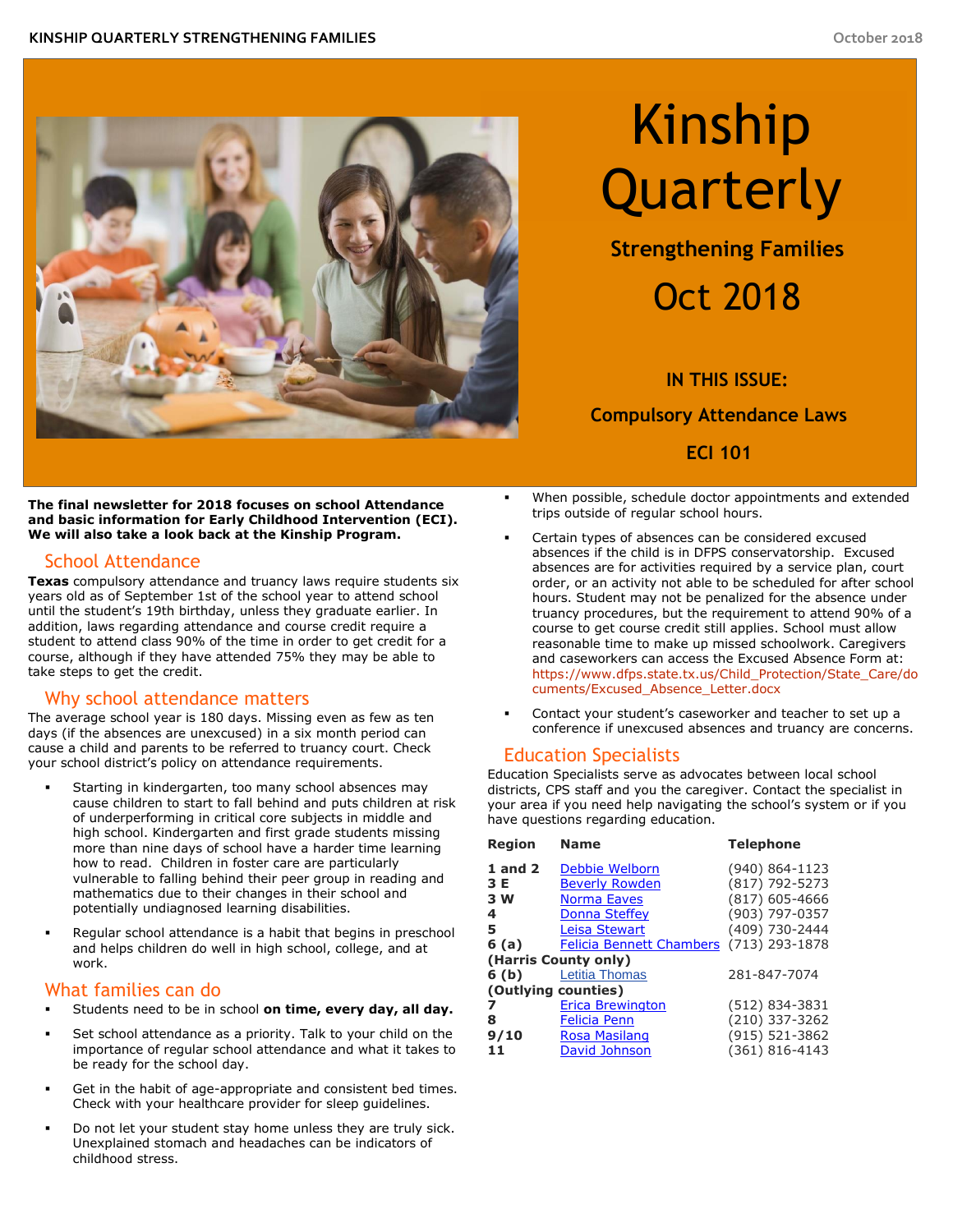### DID YOU KNOW



#### Services Provided by Early Childhood Intervention (ECI)

• Health and Human Services Commission (HHSC), Early Childhood Intervention (ECI) program is a state-wide comprehensive system of services that provides early intervention for infants and toddlers age birth to 36 months of age who have developmental delays, disabilities or a medical condition likely to lead to a developmental delay.

#### ECI and Infant and Toddler Development

- ECI helps babies and toddlers learn skills that typically develop during the first three years of life. ECI services address enrolled children's growth across all developmental domains such as:
	- o Cognitive (thinking, learning, solving problems).
	- o Language (talking, listening, understanding).
	- o Fine and gross motor skills (reaching, grabbing, rolling, walking, sitting).
	- o Social/emotional development (interacting with others, controlling emotions, feeling secure).
	- o Self-help skills (eating, dressing).

#### ECI Services

- ECI provides a variety of services through a diverse set of professionals. Examples of services include:
	- o Hearing and vision educational services
	- o Speech, occupational and physical therapy services
	- o Nutrition services
	- o Specialized skills training
	- o Counseling
	- o Assistive Technology
	- o Case Management
- Caregivers are involved in every part of the ECI service from developing an annual Individualized Family Service Plan (IFSP), revising the IFSP to ensure it is responsive to their needs and actively participating in services with ECI

#### **Eligibility for Services**

- ECI determines *eligibility* for infants and toddlers living in Texas who are birth to 36 months of age based on one or more of the following criteria:
- A medically diagnosed condition.
- An auditory or visual impairment.
- A developmental delay



#### How do I find ECI services in my community?

 ECI provides services in every Texas County through a variety of organizations such as Community Health Centers, private non-profits, independent school districts and Educational Service Centers. To find a local program in your area go to the [ECI Program Search.](https://citysearch.hhsc.state.tx.us/)

#### Who can refer children to ECI?

• Anyone can make a [referral to ECI](https://hhs.texas.gov/services/disability/early-childhood-intervention-services/make-a-referral-eci) who suspects a child may have a developmental delay. Professionals who provide services to families and children often refer children to ECI. When referring families to ECI, the best approach is to explain ECI services, make the referral together or inform the family a referral will be made on their behalf.

#### How can I find a list of medical diagnosis for ECI?

 Certain medical diagnoses that can lead to a developmental delay can qualify children for ECI. These can be found on

## the ECI website under <u>"Medical Diagnosis."</u><br>Does ECI have publications I can share with families?

- ECI brochures are available to the public and can be ordered through the [ECI on-line ordering](https://hhs.texas.gov/doing-business-hhs/provider-portals/assistive-services-providers/early-childhood-intervention-programs/early-childhood-intervention-eci-materials-ordering-systems) system at no charge. The system is user-friendly and allows orders to be placed quickly and efficiently. Organizations or individuals can create their own "public ordering" account to order materials.
- Learn more about ECI from families who participated in ECI services by viewing ["Texas ECI: Family to Family"](https://www.youtube.com/watch?v=BS5hUdK2u0c&feature=youtu.be) video
- For more information about ECI services, please contact the ECI state office at 512-776-4300 or visit the **HHS Early** [Childhood Intervention website.](https://hhs.texas.gov/services/disability/early-childhood-intervention-services)

 *Early Childhood Intervention (ECI) is a statewide program with Texas Health and Human Services for families with children birth to 36 months, with developmental delays or disabilities. For more information, visit [hhs.texas.gov/eci](https://hhs.texas.gov/services/disability/early-childhood-intervention-services)*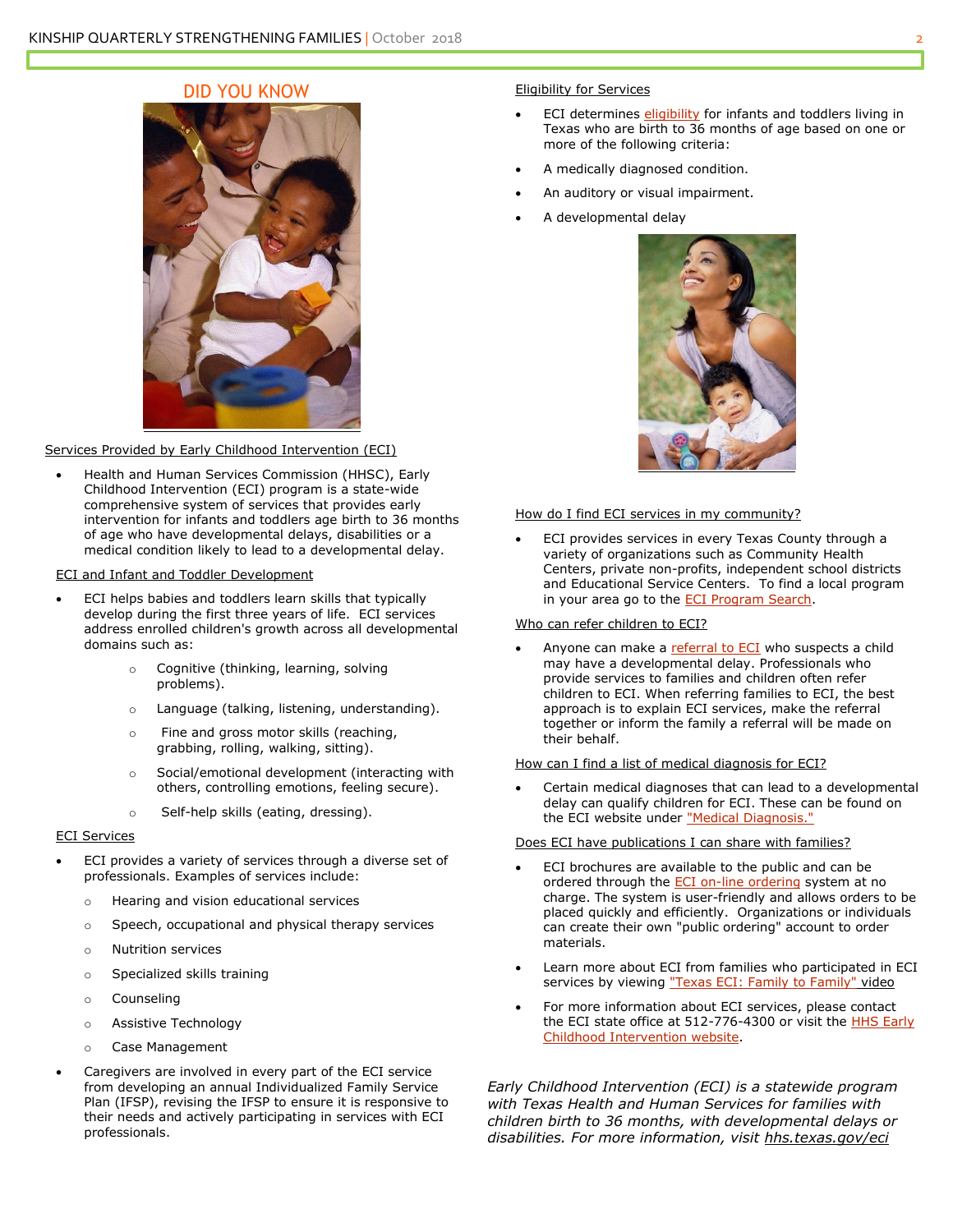## Fall Safety Tips **Resources** Resources

## Halloween Safety **Halloween Safety Example 20** and the state of the CHO (Holiday Edition)

- A responsible adult should accompany young children while trick or treating.
- Teach your children to never enter a stranger's home or car.
- Tell your children not to eat any treats until they have been inspected by you.
- All costumes, wigs and accessories should be fire-resistant.
- Avoid masks, which can obstruct vision or cause a choking hazard.
- Use reflective tape on their costumes and bags, or give them glow sticks.

## Thanksgiving Safety

- Never leave your food unattended while frying or grilling.
- Avoid dangling accessories or loose clothes around kitchen fires.
- Keep your child at a safe distance when cooking, and never hold on to them with one arm
- aren't close to the edge of the counter or Be sure that pot handles and other dishes table

## Christmas Safety

- Buy toys that are age appropriate and meet safety requirements
- Clear away any bottles of alcohol and know that even small amounts of alcohol can poison young children.
- Keep candles away from Christmas trees and decorations. Make sure candles are out before going to bed.

- DFPS Kinship Care Facebook [www.facebook.com/TexasKinshipCaregive](http://www.facebook.com/TexasKinshipCaregivers)  [rs](http://www.facebook.com/TexasKinshipCaregivers)
- Salvation Army [http://www.salvationarmytexas.org/bright](http://www.salvationarmytexas.org/brighten-the-holidays/)  [en-the-holidays/](http://www.salvationarmytexas.org/brighten-the-holidays/)
- Angel Tree [https://www.salvationarmycarolinas.org/c](https://www.salvationarmycarolinas.org/charlotte/get-help/christmas-assistance/christmas-assistance-children/)  [harlotte/get-help/christmas](https://www.salvationarmycarolinas.org/charlotte/get-help/christmas-assistance/christmas-assistance-children/)[assistance/christmas-assistance-children/](https://www.salvationarmycarolinas.org/charlotte/get-help/christmas-assistance/christmas-assistance-children/)
- Austin and Travis County Christmas and free holiday programs [https://www.needhelppayingbills.com/htm](https://www.needhelppayingbills.com/html/austin_christmas_and_free_holi.html)  [l/austin\\_christmas\\_and\\_free\\_holi.html](https://www.needhelppayingbills.com/html/austin_christmas_and_free_holi.html)
- Harris County and Houston free Christmas and holiday assistance [https://www.needhelppayingbills.com/htm](https://www.needhelppayingbills.com/html/harris_county_free_christmas_an.html)  l/harris\_county\_free\_christmas\_an.html
- and holiday programs Dallas-area free Christmas, Thanksgiving [https://www.needhelppayingbills.com/htm](https://www.needhelppayingbills.com/html/dallas_free_christmas_and_holi.html)  [l/dallas\\_free\\_christmas\\_and\\_holi.html](https://www.needhelppayingbills.com/html/dallas_free_christmas_and_holi.html)
- San Antonio free Christmas and holiday assistance [https://www.needhelppayingbills.com/htm](https://www.needhelppayingbills.com/html/san_antonio_free_christmas_and.html)  [l/san\\_antonio\\_free\\_christmas\\_and.html](https://www.needhelppayingbills.com/html/san_antonio_free_christmas_and.html)
- Hidalgo County free Christmas and holiday assistance [https://www.needhelppayingbills.com/htm](https://www.needhelppayingbills.com/html/hidalgo_county_free_christmas_an.html)  [l/hidalgo\\_county\\_free\\_christmas\\_an.html](https://www.needhelppayingbills.com/html/hidalgo_county_free_christmas_an.html)
- El Paso County Texas free Christmas and holiday assistance [https://www.needhelppayingbills.com/htm](https://www.needhelppayingbills.com/html/el_paso_county_free_christmas_a.html)  [l/el\\_paso\\_county\\_free\\_christmas\\_a.html](https://www.needhelppayingbills.com/html/el_paso_county_free_christmas_a.html)
- Toys for Tots<https://www.toysfortots.org/>